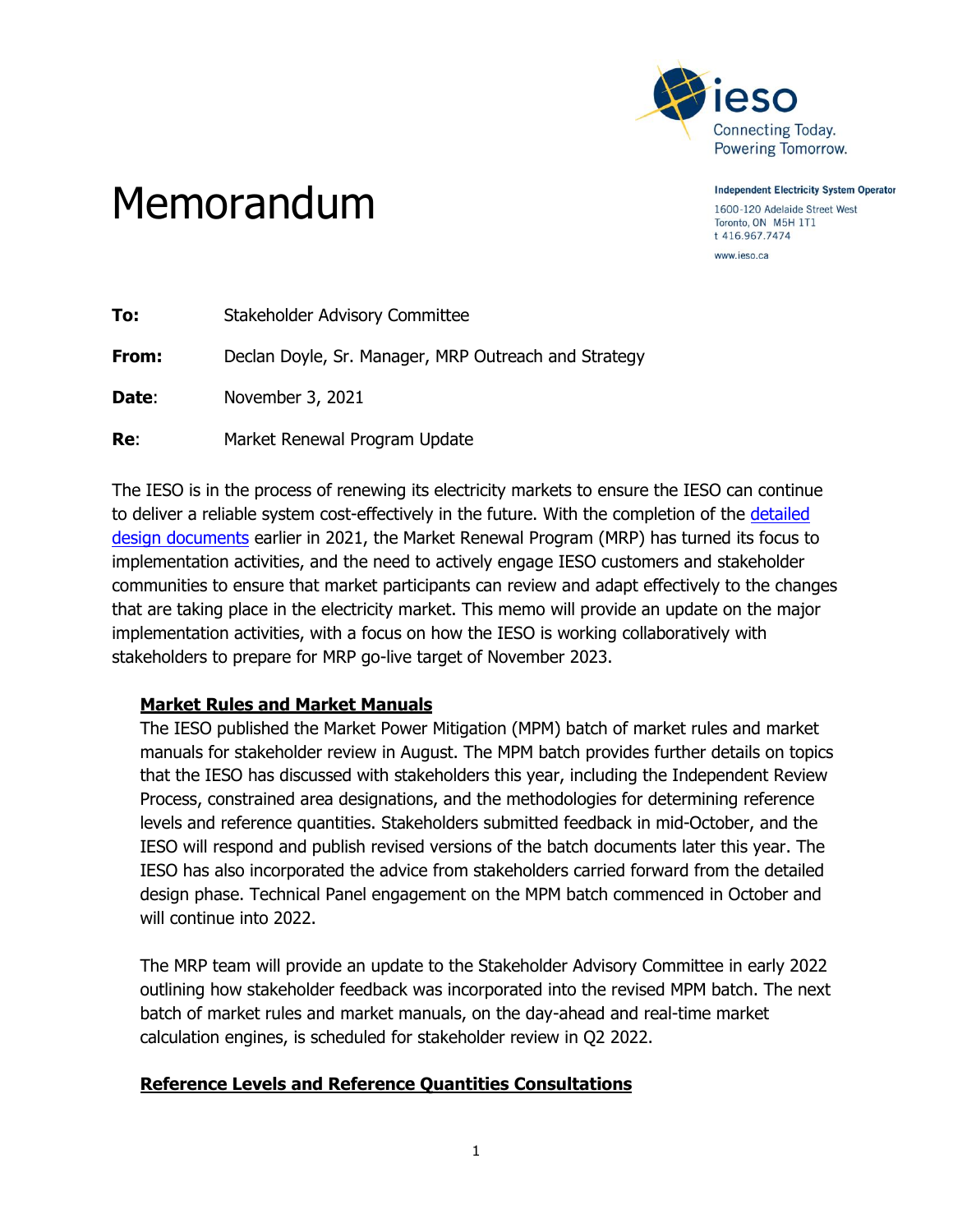As a part of the Market Power Mitigation framework, the IESO is making considerable progress, working together with market participants, on the one-on-one consultations to work towards establishing reference level and reference quantity values for dispatchable suppliers of energy and operating reserve. Nuclear and solar market participants have completed their submissions for IESO, and submissions for other resource types continue to flow in.

The IESO will be updating the [background documentation](https://www.ieso.ca/en/Market-Renewal/Energy-Stream-Designs/Implementation-phase-documents) in the near future to reflect some of the lessons learned so far, including adding new fields for opportunity costs and clarifying other required inputs. The consultation schedule will also be tweaked for all remaining thermal resources to start closer to the beginning of 2022 in order to provide more time for clarification discussions, where needed, between market participants and the IESO.

The IESO is providing quarterly progress updates on these one-on-one consultations to the broader stakeholder community through its monthly engagement meetings, with the next update scheduled for November.

### **Solution Development**

The IESO's team of technical experts have been translating the detailed design into a set of implementable requirements. Where differences arise during the translation process, the IESO is committed to transparently engaging with stakeholders on resolutions that continue to align with the Market Renewal principles. The IESO shared its approach for engaging on these items with stakeholders in June, along with three proposed design implementation [solutions](https://www.ieso.ca/-/media/Files/IESO/Document-Library/engage/imrm/imrm-20210624-presentation.ashx) in specific areas where there was a deviation from the detailed design documents. Stakeholders did not recommend any revisions to the approach or proposed solutions, and efforts are now underway to incorporate the solutions into future batches of market rules and market manuals. The IESO will review the solutions with stakeholders in full detail as each batch is released.

The IESO is providing quarterly updates on new design implementation solutions through its monthly engagement meetings, with the next update scheduled for December. Technical solution specifications are scheduled to be ready in early Q2 2022.

### **IESO Readiness**

In addition to the many external-facing activities, the IESO has been preparing to align its own internal business processes and procedures with the new market design. Top priorities include line of business engagement, regular communication updates, and the creation of MRP learning modules. Many of the learning modules that are being created for an internal audience will also be leveraged for broader market participant education.

### **Testing, Training, and Market Participant Readiness**

Earlier this year, the IESO formed the MRP Technical Advisory Group (TAG) with volunteers from across the sector to provide advice, guidance and support for the IESO's efforts to engage in testing activities and train market participants on the renewed energy market.